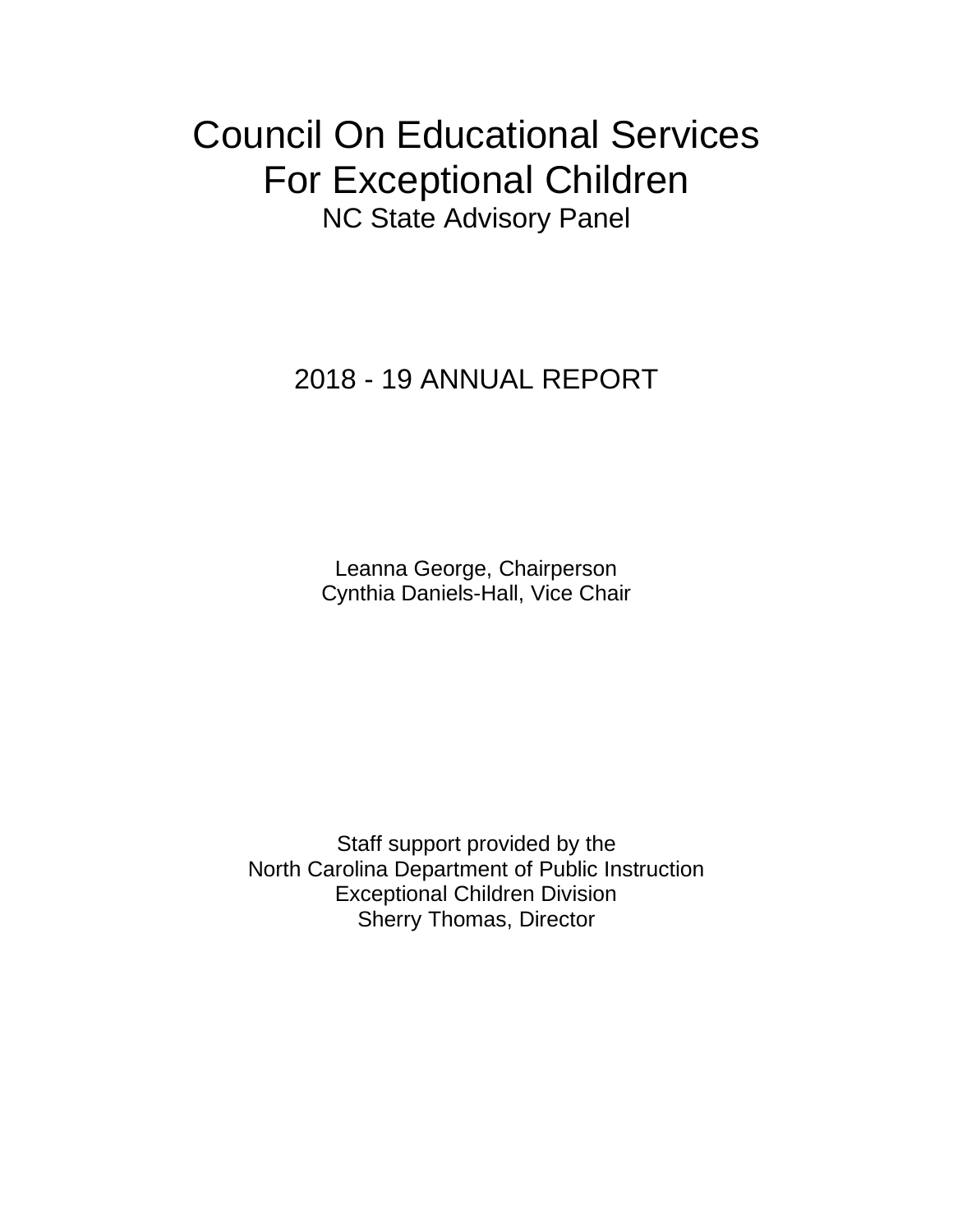#### 2017 - 2018 Annual Report

#### Council on Educational Services for Exceptional Children North Carolina Department of Public Instruction Exceptional Children Division

The Council on Educational Services for Exceptional Children (CESEC) is established in accordance with Section 300.167-300.169 of the federal regulations, Section 1412(a)(21) of the Individuals with Disabilities Educational Act (IDEA 2004) and Section 115C-121.1 of the North Carolina General Statutes as the State Advisory Panel to the State Board of Education. The purpose of the Council is to:

• Advise the Board of unmet needs within the State in the education of children with disabilities;

• Comment publicly on rules and regulations proposed by the Board regarding the education of children with disabilities;

• Advise the Board in developing evaluations and reporting on data to the United States Secretary of Education as required by IDEA;

• Advise the Board in developing corrective action plans to address findings identified in federal monitoring reports required by IDEA;

• Assist the Board in developing and implementing policies related to the coordination of services for students with disabilities; and

• Carry out any other responsibilities as designated by federal law or the State Board of Education.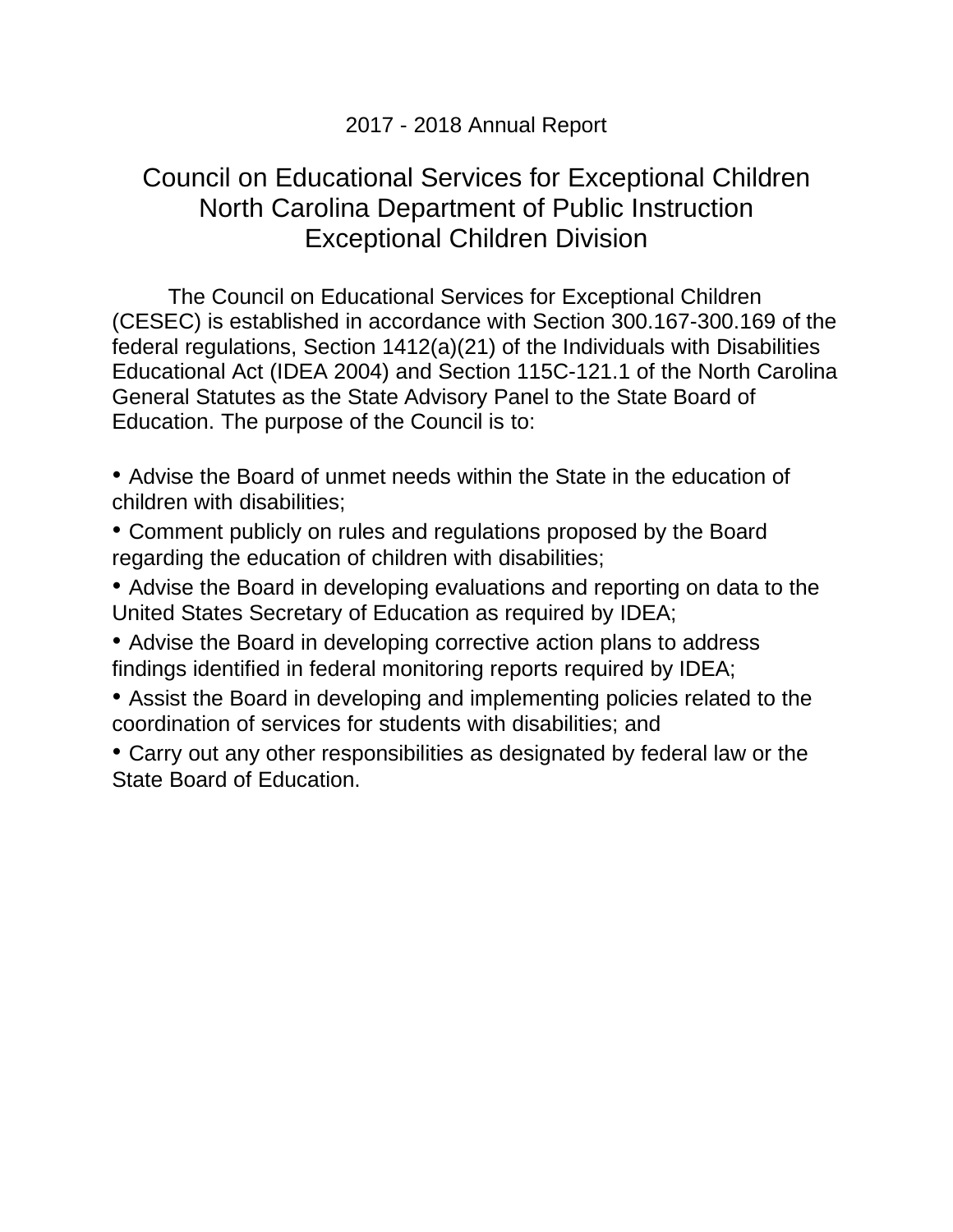### **Membership**

The Council shall consist of a minimum of 24 members. Currently, the Council consists of 25 members - 17 appointees and 8 ex-officio. Members are appointed by the Governor, President Pro Tem of the Senate, the Speaker of the House, and the State Board of Education. Appointees represent individuals with disabilities from the ranks of parents, teachers, higher education, public and private schools, business/vocational community, and charter schools. A majority of representatives shall be persons with disabilities or parents of children with disabilities. The term of appointment for members appointed by the State Board of Education is four years. All other terms are two years. The current membership of the Council include the following people.

Leanna George Cynthia Daniels-Hall Katie Holler Diane Cofey Jennine Vlasaty Leslie Sellers Jennifer DeGen Gina Smith Greg Singleton Christy Hutchinson \*Lisa Phillips Jennifer Grady Heather A. Grant Abby Childers Jennifer Frey Lisa Black Sherita Jones

Mary Grant Marge Terhaar Tim Montgomery Senator Chad Barefoot Teresa Mebane Representative Dennis Riddell Virginia Moorefield \*William J Hussey \*Carla McNeil \*Anna Carter \*Katherine Nichols \*Kelli Terrell \*Sara Bigley \*Adam R. Johnson (\*) denotes Ex Officio Member (\*\*) denotes member whose service ended in 2018 (\*\*\*) New appointees starting July 2018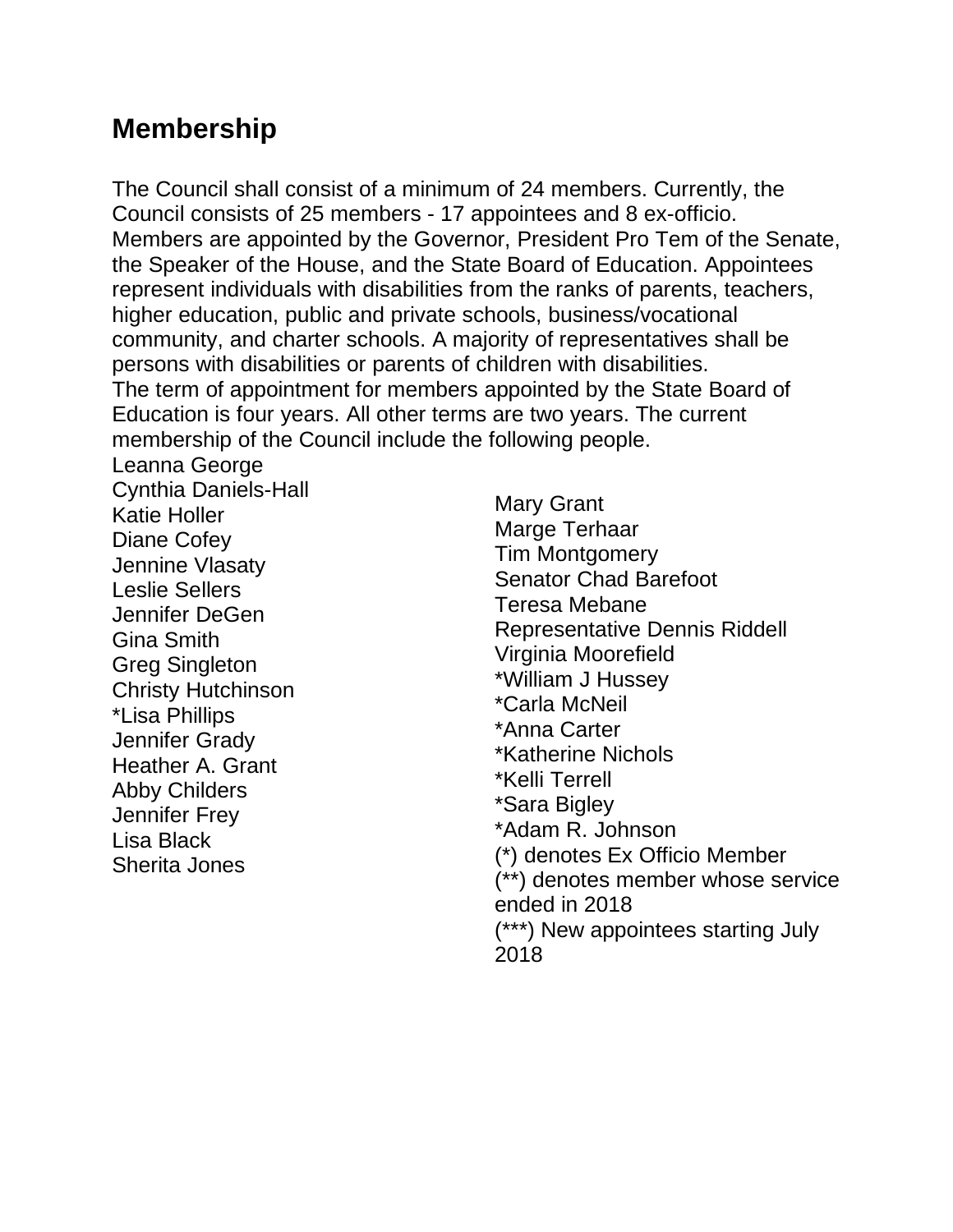# **Meetings**

The Council meets four times a year. During the 2018-2019 year, meetings were held on Sept 12 (cancelled - Hurricane Florence), December 12, March 13, and June 12.

For the 2018-2019 School Year, presentations were made by DPI staff, as well as other agencies, organizations, and individuals.

Presentation Topics Included:

- Teacher Licensure
- Dispute Resolution Annual Report
- SPP/APR
- Disability Rights Year in Review
- Progress Monitoring Significant Cognitive Disabilities
- Surrogate Parents
- NC Center for Safer Schools / Task Force
- AU Policy Changes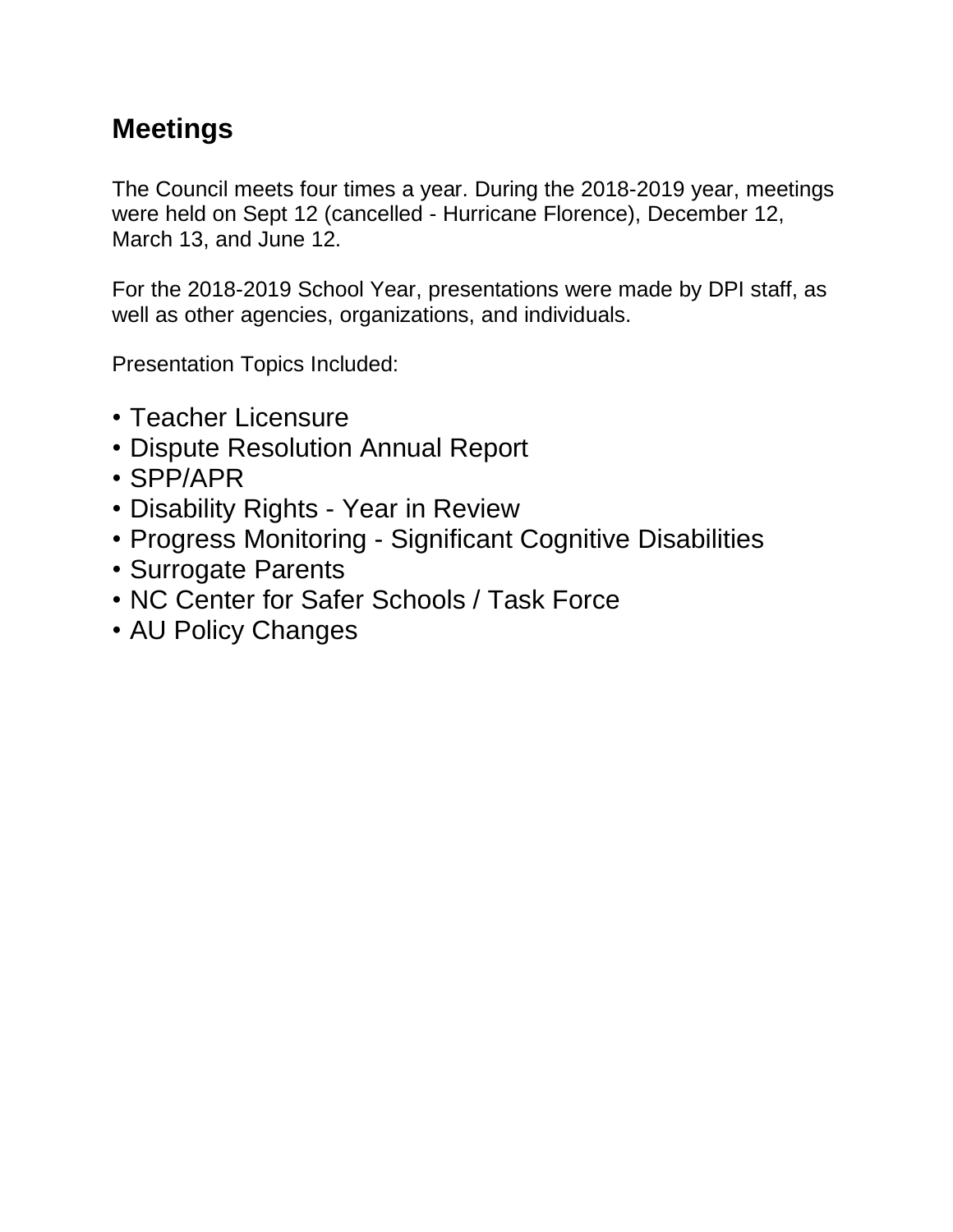#### **Committees**

The Council operates four committees to help meet the legislative purpose of the Council. These committees are the Executive Committee, the Unmet Needs Committee, the Reports and Data Committee, and the Policy and Procedures Committee.

The Executive Committee - Leanna George, Chair Primary Functions

- Set meeting agendas
- Draft the Annual Report

The Unmet Needs Committee - Diane Coffey, chair Primary Functions

- Identify unmet needs impacting Special Education in NC
- Establish priorities for the committee
- Determine topics for Council action relative to unmet needs of stakeholders involved in Special Education programs including students, teachers, parents, and administrators.

Completed work for 2018/19

•

Ongoing projects from 2018/19

•

Vision for 2018/19

•

•

The Reports & Data Committee - Cynthia Daniels-Hall, chair Primary Function

- Advise the SEA in developing evaluations and reporting on data to the Office of Special Education Programs (OSEP)
- Review data and advise on annual reports as needed.

Completed work for 2018/19

The Policies & Procedures Committee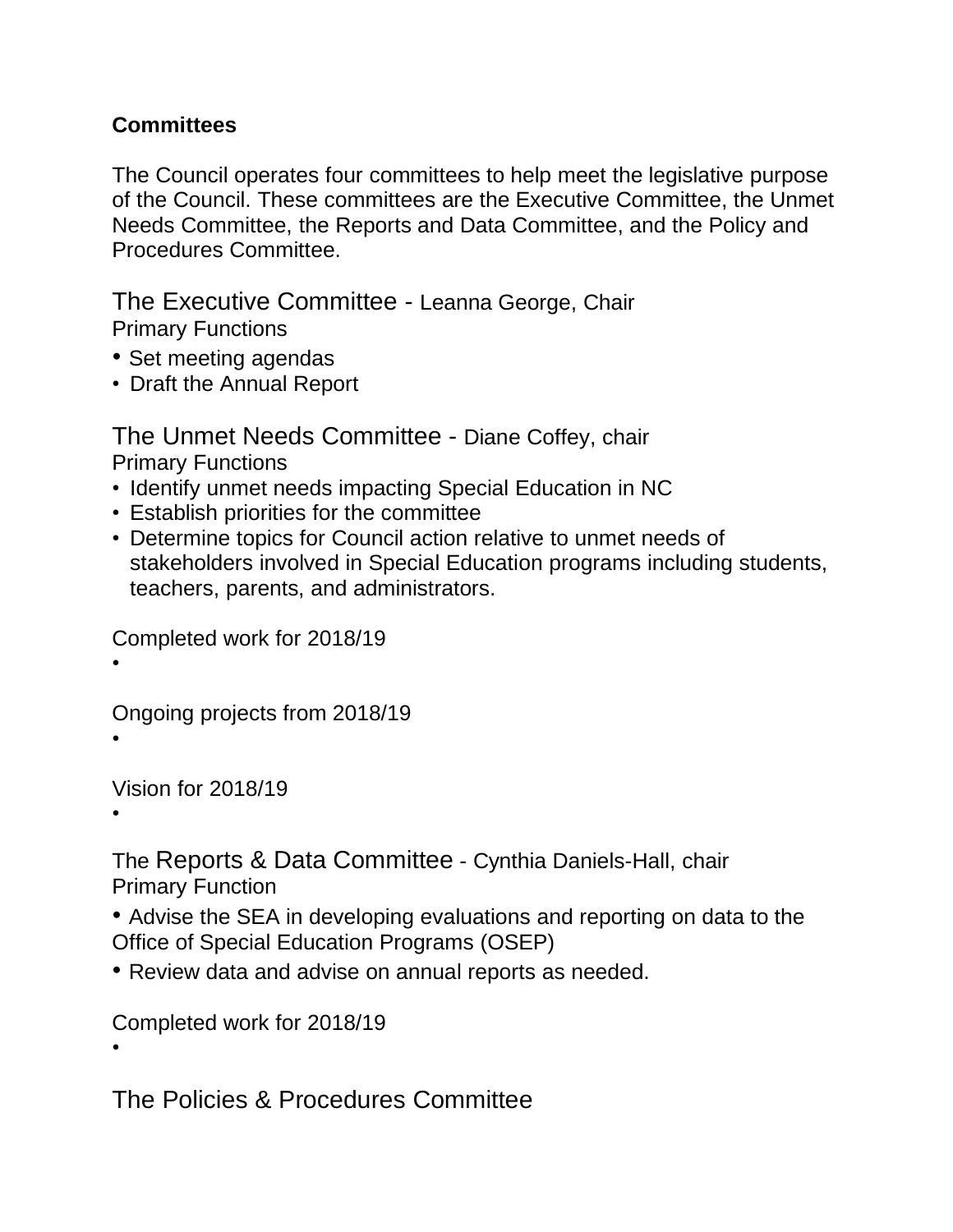Primary Function

• Comment publicly on rules or regulations proposed by the SEA regarding the education of students with disabilities

- Advise the SEA in developing and implementing policies relating to the coordination of services for students with disabilities
- Revise the council's by-laws
- Reviews and updates council operating procedures

Completed work for 2018/19

•

•

Vision for 2018/19